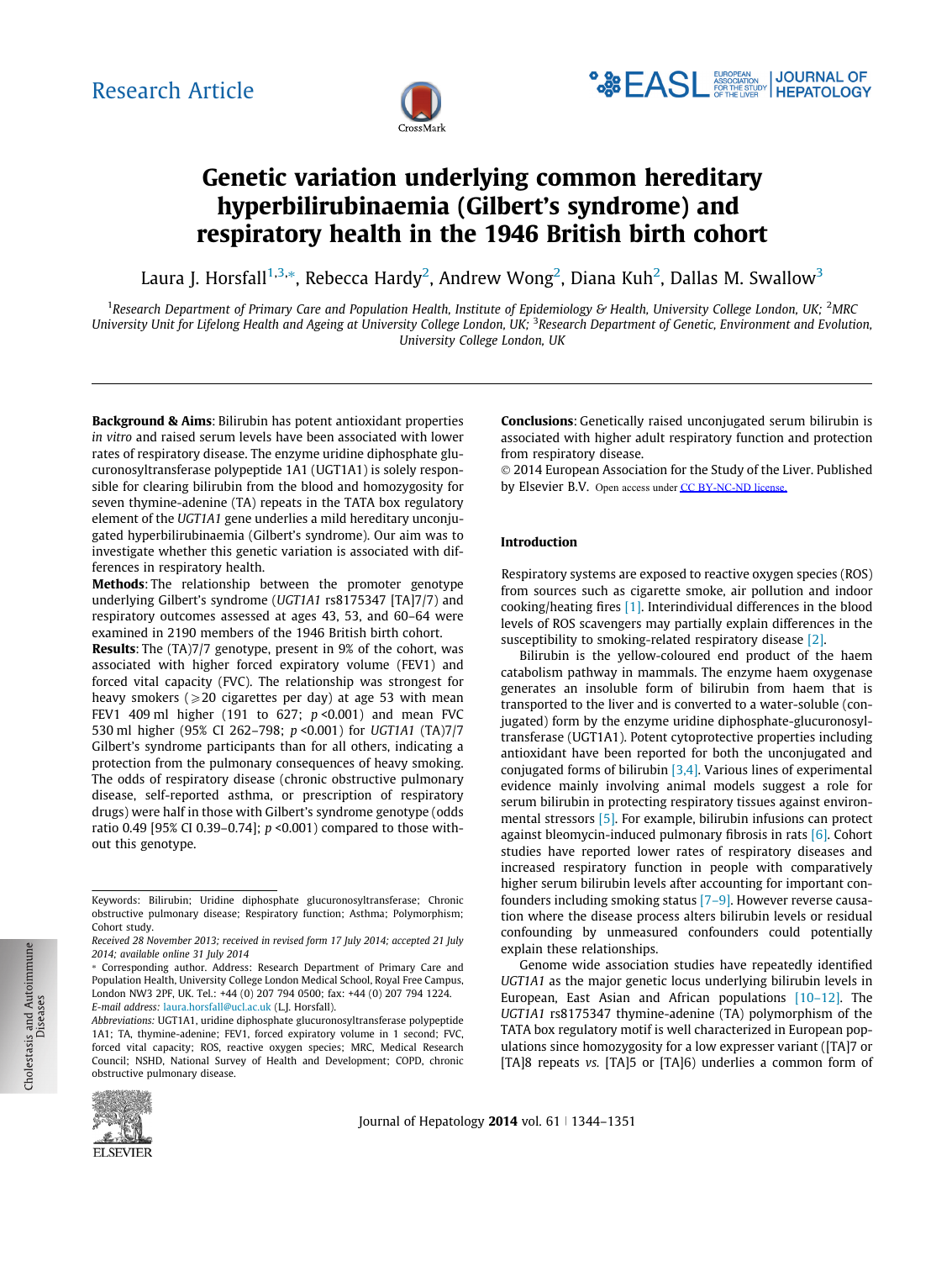familial unconjugated hyperbilirubinaemia (Gilbert's syndrome; OMIM 143500) [\[13\]](#page-6-0). Finding an association between this common promoter variation, causing unconjugated hyperbilirubinaemia, and improved respiratory health could support a protective role for bilirubin previously suggested by animal experiments and observational studies in humans [\[14\].](#page-6-0) Unlike disease association studies using serum bilirubin levels, the potential for association being due to reverse causation is low because the UGT1A1 genotype is determined at birth and unaffected by the disease process. The random allocation of parental alleles at conception should in principle balance observed and unobserved confounders across genotype groups reducing the potential for residual confounding. This type of genetic association study is sometimes termed ''Mendelian randomization'' although causal inference using this design relies on some important assumptions [\[14\].](#page-6-0)

In the present study, we used data from the Medical Research Council (MRC) National Survey of Health and Development (NSHD), commonly known as the 1946 British birth cohort study, to investigate the relationship between a genetic variation in UGT1A1, underlying Gilbert's syndrome, and adult respiratory health as well as interactions with age and smoking status.

### Patients and methods

#### Study population

The NSHD is the longest continuously running birth cohort in the world with details on sampling strategy, data collections, attrition and representativeness reported elsewhere [\[15–17\]](#page-6-0). In brief, the NSHD comprises a socially stratified sample of 5362 births out of a total of 16,695 registered in England, Wales and Scotland in one week in the year 1946 [\[16,18\]](#page-6-0). The cohort includes all singleton births to wives of non-manual and agricultural workers and 1 in 4 singleton births to wives of manual workers. The cohort participants have been followed since birth with the most recent contact phase between the ages of 60 and 64 [\[15\]](#page-6-0). At age 53, 3035 of the original cohort were invited to provide a DNA sample. Contact was not attempted for individuals who had already died ( $n = 476$ ), were living abroad ( $n = 583$ ), had previously refused to take part ( $n = 648$ ), or were untraced since the last contact at 43 years (n = 266). The sociodemographic features of the participants at ages 43 and 53 were broadly representative of the British post-war generation compared with the 1991 England Census data for the national population but with some over-representation of the widowed, or married women and men with lower educational attainment [\[17\].](#page-6-0) The sociodemographic features of participants at ages 60–64 appear to be similar to the 2001 England Census reference population, although there were lower levels of home ownership and limiting illness [\[15\]](#page-6-0). The cohort participants were selected prior to major immigration flows and so white British ethnicity is over-represented relative to the UK adult population. Additional details on the cohort, including numbers lost to follow-up at various contact phases with reasons, are included in the [Supplementary Patients and methods](#page-6-0) section. DNA was obtained and successfully extracted from blood and/or buccal samples for 2939 out of the 3035 participants at age 53 [\[18\]](#page-6-0) The study protocol was approved by the Medical Research and Ethics Committee (approval reference MREC 98/2/121 and MREC 07/H1008/168).

#### Variant selection and genotyping

The UGT1A1 rs8175347 (TA)5–8 repeat variant of the TATA box motif and the rs4124874 c.-3279T>G SNP of the phenobarbital enhancer module (PBREM) were selected for testing because these two loci have good evidence of regulatory function and explain around 40–45% of the estimated variation in bilirubin levels in healthy Europeans [\[19–23\]](#page-6-0). Although these two loci are in a fairly strong linkage disequilibrium ( $r^2$  = 0.67) independent effects of the PBREM SNP over the (TA)n repeat on serum bilirubin levels have been reported [\[19\]](#page-6-0). The UGT1A1 (TA)n repeat was assayed using buccal samples (n = 2939) by a previously reported size-separation technique using high-percentage polyacrylamide gels [\[24\]](#page-6-0). The KASPar system by LGC Genomics, UK [\(http://www.lgcgenomics.com\)](http://www.lgcgenomics.com), was used

# JOURNAL OF HEPATOLOGY

to type the PBREM SNP using blood samples (n = 2718). Call rates were >95% for each variant. The reliability of the genotyping was checked by re-typing the (TA)n repeat and the PBREM SNP in a random subset of duplicate samples. Concordance was over 95% and there was also no evidence of deviation from the Hardy-Weinberg equilibrium ( $p > 0.05$ ). All genotyping was done blind without information on phenotypes.

#### Outcome definition

Forced expiratory volume in litres in one second (FEV1) and forced vital capacity (FVC) in litres were measured during home visits at age 43 in 1989, at age 53 in 1999 and in clinical research facilities or at home visits between ages 60 and 64 at the most recent follow-up during 2006–2011 using a Micro Medical turbine electronic spirometer (Cardinal Health UK 232 Ltd, Basingstoke, UK). Three measures were recorded at age 43 and two at ages 53 and 60–64. Only participants where at least two respiratory measures at each time point were taken and deemed satisfactory by the nurse were included. The maximum readings at each of these time points were used in the analysis. Of the 2939 participants with DNA, acceptable respiratory function measures were available at age 43 for 2151, at age 53 for 2190 and at age 60–64 for 1531.

The presence of respiratory disease was defined as either having chronic obstructive pulmonary disease (COPD), asthma or a respiratory drug prescription at any of the follow-up time points. Moderate to severe COPD was spirometrically defined as a predicted FEV1 below 80% and a FEV1/FVC ratio below 0.7 (i.e. Global initiative for chronic obstructive lung disease stage 2 or higher). Predicted FEV1 was estimated using published algorithms derived from the British population [\[25\]](#page-6-0). Presence of an asthma diagnosis was based on the participant reporting recurring asthma at age 43 or clinically diagnosed asthma at age 53. Reports of asthma were not collected at ages 60–64. Respiratory drug use was defined as a self-reported prescription of bronchodilators, corticosteroids, cromoglycate, oxygen or mucolytics at ages 43, 53 or 60–64 years.

#### Statistical analyses

Mixed linear regression models, using a random subject effect to account for multiple measures in the same participants, were used to examine the relationship between genotypes and mean respiratory function. The models included a random intercept and random slope for age, specifying an unstructured covariance matrix. We categorized the common genotypes as high expresser group 0 (homozygous TA6), intermediate expresser group 1 (heterozygotes) and low expresser group 2 (homozygous TA7) [\[22,23\].](#page-6-0) The rare (TA)5 allele was treated as (TA)6, and (TA)8 as (TA)7 in the genotype categories [\[22,23\]](#page-6-0). Based on existing literature, the effect of this locus on bilirubin levels does not conform to the additive genetic model with levels for group 1 only slightly higher than group 0 but approximately double for group 2 vs. either group 0 or 1. Thus, we fitted the locus as a three level categorical variable and compared this with a simpler (recessive) model with group 2 vs. groups 0/1. The UGT1A1 PBREM SNP (rs4124874) was categorized as high expressers (homozygous T), intermediate expressers (heterozygotes) and low expressers (homozygous G), based on existing literature and the SNP was included as a three level variable to test for any independent effect on respiratory function over the (TA)n locus. Regression models initially included important predictors of respiratory function, which were age (continuous), sex, smoking status, height (continuous), and region of birth. Further details on how these variables were measured are included in the [Supplementary Patients and](#page-6-0) [methods.](#page-6-0) Although there is no prior evidence to suspect these variables would differ by genotype they are important predictors of the respiratory outcome and as such could improve the precision of estimation for other covariates in the regression models [\[26\]](#page-6-0). Previous studies have reported that the importance of genetic influences on respiratory function may become weaker with age [\[27\]](#page-6-0) and stronger in the presence of ROS exposure [\[28–30\]](#page-6-0) and thus, in a pre-specified analysis we tested for interactions between UGT1A1 variation, age and smoking status. If any significant interactions were identified, stratified analyses were performed. Statistical significance of categorical variables in regression models including genotypes and interactions with genotypes were tested using the Wald test. The PBREM SNP was added to the models already containing (TA)n genotypes and the Wald test was used to test whether this locus exhibited an independent effect over (TA)n.

A discrete-time proportional odds survival model was fitted to estimate the risk of respiratory disease across genotypes. The three time periods were included as dummy variables in the model (birth to age 43, age 43 to 53, and age 53 to age 60–64) and a random subject effect was included to account for multiple observation periods in the same participants.

Mendelian randomization is a form of instrumental variable analysis for causal inference using observational data  $[14,31]$ . The phenotype of interest (i.e. Cholestasis and Autoimmune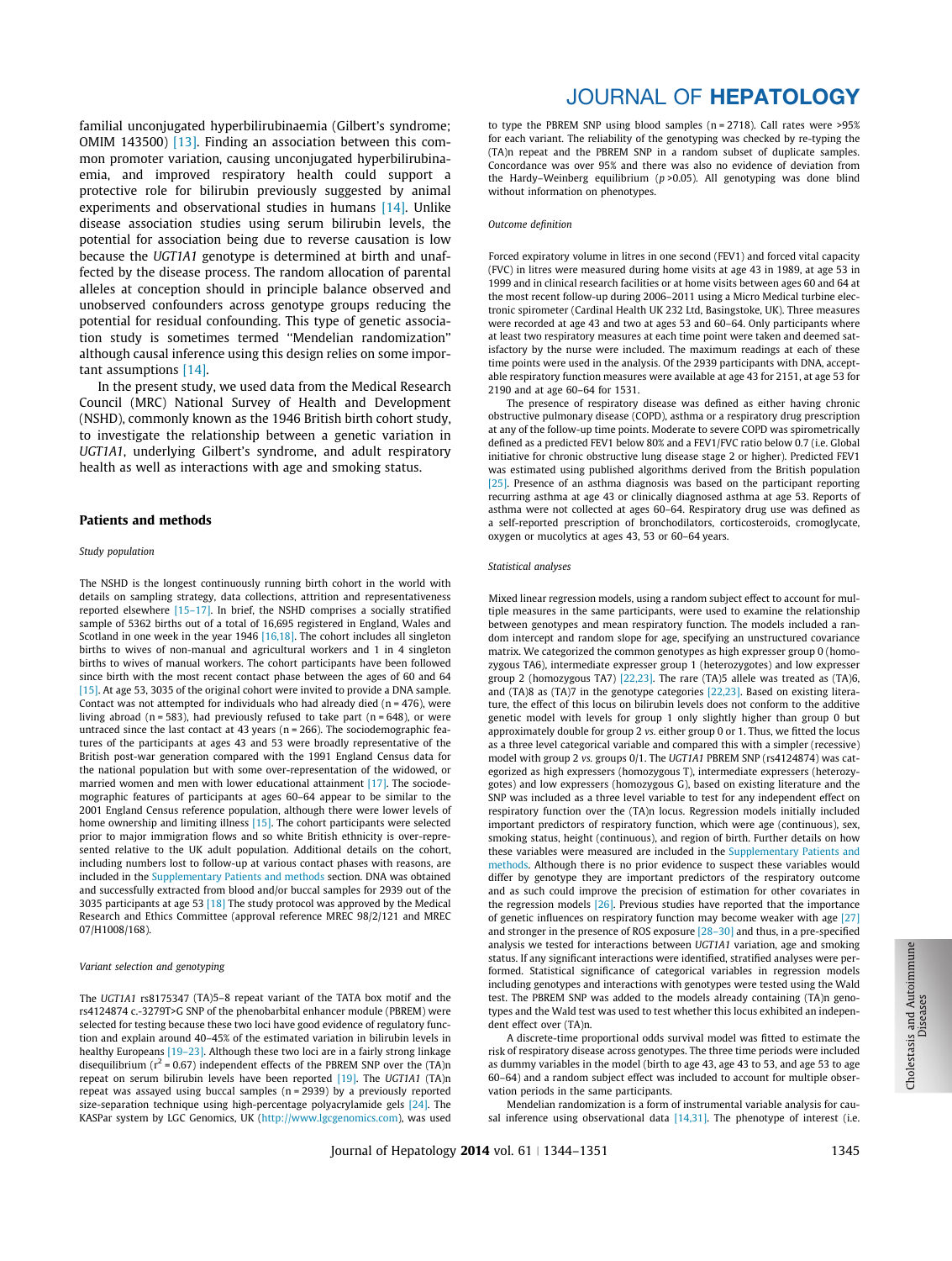## Research Article



Fig. 1. Flow diagram of cohort participants included in the analyses.

serum bilirubin levels) is 'instrumented' using the genotype (i.e. UGT1A1 genotypes) to identify and attempt to quantify the genetic component of the variation and thus any causal relationships. Serum bilirubin measures were available for ages 60–64 and these were used in a two-stage instrumental variable analysis to further examine and quantify any causal relationships. Due to lower statistical power and potential for bias from respiratory data missing at this collection point ([Supplementary Table 1\)](#page-6-0), the results are included in the [Supplementary data](#page-6-0) section as a supportive analysis.

All analyses were carried out using Stata version 12.1. Probability values of less than 5% ( $p$  <0.05) were considered statistically significant assuming a twosided alternative hypothesis. A higher threshold of less than  $10\%$  (p <0.1) was used for detecting potential interaction effects.

### Results

Cholestasis and Autoimmune

In total, complete genotype, respiratory function and covariate data were available for 2190 participants at age 53 when the DNA sample was taken (Fig. 1). The minor allele frequencies for the (TA)n repeat variant (rs8175347) and the PBREM SNP (rs4124874) loci were 0.30 (7 or 8 TA repeats) and 0.43 respectively [\(Table 1](#page-3-0)). Consistent with existing literature, serum bilirubin levels measured in a subgroup of participants, remaining in the cohort at ages 60–64, were highest in participants with the UGT1A1 (TA)n genotype associated with Gilbert's syndrome [\(Sup](#page-6-0)[plementary Patients and methods](#page-6-0) and [Table 1\)](#page-3-0).

Mean FEV1 and FVC was higher for the (TA)n genotype associated with Gilbert's syndrome (group 2; [TA]7/7) with a suggestion that the relationship was stronger in heavy smokers at older ages [\(Table 2](#page-3-0), [Fig. 2\)](#page-4-0). Never and ex-smokers at age 36 were pooled because there were no significant differences in respiratory function between these groups. There were no statistically significant univariable associations between UGT1A1 variation and important predictors of respiratory function including sex, height, smoking status and region of birth.

The (TA)n genotype underlying Gilbert's syndrome (group 2; [TA]7/7) was associated with significantly higher FEV1 ( $p \le 0.001$ ) and FVC ( $p = 0.006$ ) in the overall linear mixed model, including available respiratory data for all ages [\(Supplementary Table 2\)](#page-6-0). There was no strong indication that respiratory function was lower in the UGT1A1 high expresser category (group  $0$ ) vs. the intermediate category (group 1) so we collapsed these into one group for further analyses. The PBREM SNP was not independently related to respiratory function in this mixed linear model after accounting for the (TA)n variation. There was evidence of a genetic interaction with age and smoking status, and thus cross-sectional regression analyses were performed ([Table 3\)](#page-5-0).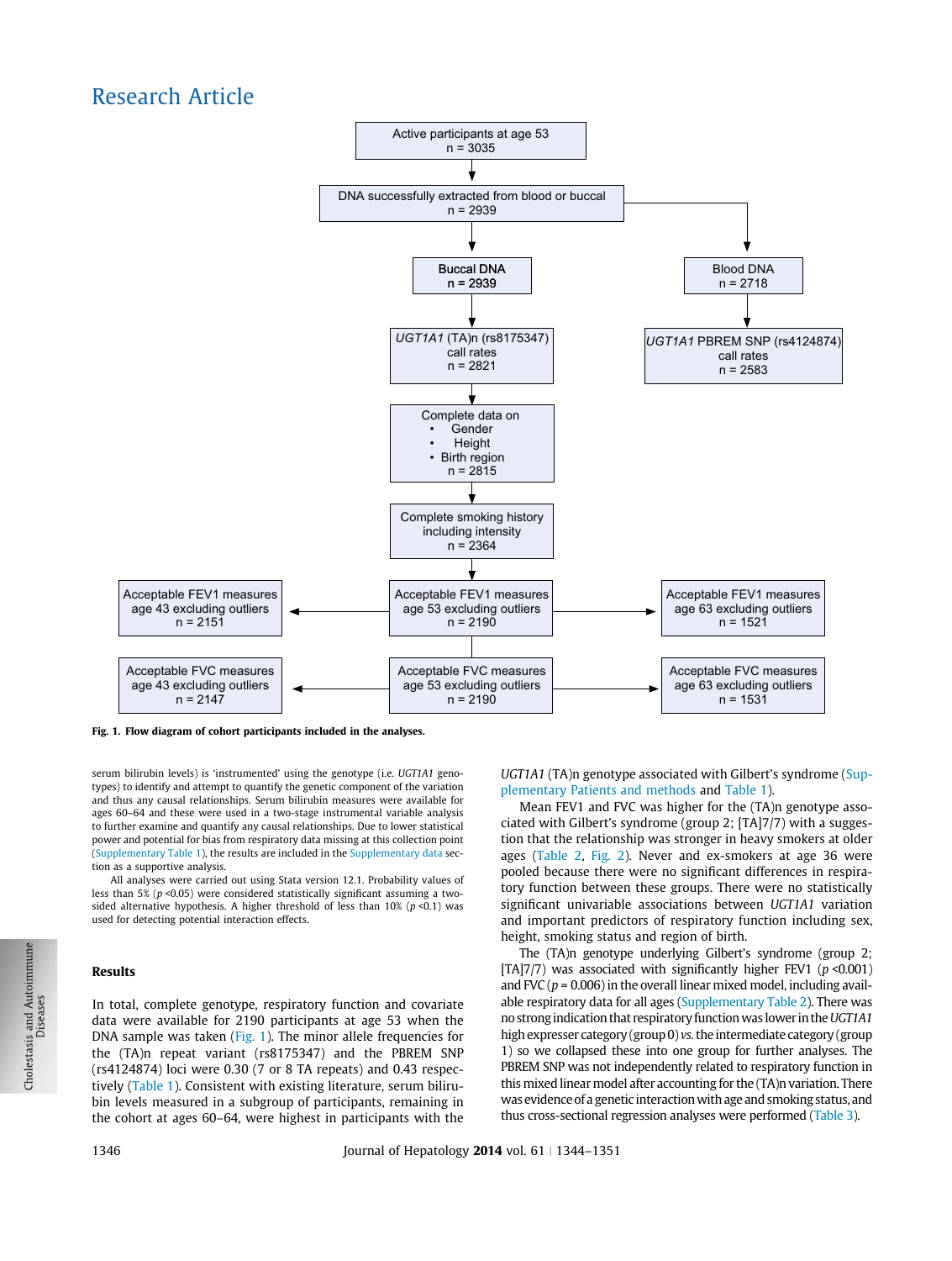# JOURNAL OF HEPATOLOGY

<span id="page-3-0"></span>Table 1. Serum total bilirubin levels by UGT1A1 (TA)n repeat variant (rs8175347) and the PBREM SNP (rs4124874) measured between ages 60 and 64 in a cohort of British adults.

| UGT1A1 rs8175347 (TA)n (%)       | Genotype and allele<br>frequencies | Number with bilirubin<br>measures | Mean serum total bilirubin<br>$(\pm 1$ SD) |
|----------------------------------|------------------------------------|-----------------------------------|--------------------------------------------|
| (TA)5/6 - Group 0                | 7(0)                               | 4(0)                              | 7.0(0.7)                                   |
| (TA)6/6 - Group 0                | 1079 (49)                          | 772 (50)                          | 8.0(3.2)                                   |
| (TA)5/7 - Group 1                | 2(0)                               | 1(0)                              | 6.6(0.0)                                   |
| (TA)6/7 - Group 1                | 899 (41)                           | 634 (41)                          | 9.6(4.1)                                   |
| (TA)6/8 - Group 1                | 1(0)                               | 0                                 |                                            |
| (TA)7/7 - Group 2                | 202(9)                             | 140(9)                            | 18.1(7.9)                                  |
| MAF $[(TA)7$ or $(TA)8]$         | 0.30                               |                                   |                                            |
| UGT1A1 rs4124874 c.-3279T>G (%)* |                                    |                                   |                                            |
| <b>TT</b>                        | 711 (33)                           | 518 (34)                          | 7.9(3.0)                                   |
| TG                               | 1043 (48)                          | 725 (47)                          | 9.2(3.9)                                   |
| GG                               | 416 (19)                           | 295 (19)                          | 13.5(7.5)                                  |
| <b>MAF</b>                       | 0.43                               |                                   |                                            |

MAF, minor allele frequency; UGT1A1, uridine diphosphate-glucuronosyltransferase 1; SD, standard deviation.

⁄ Numbers genotyped are lower for rs4124874 due to fewer blood samples collected vs. buccal samples used to genotype (TA)n.

| Table 2. Characteristics of the adult members of the 1946 British birth cohort (MRC NSHD) with DNA samples, adequate respiratory function measures and smoking |  |
|----------------------------------------------------------------------------------------------------------------------------------------------------------------|--|
| data recorded at three follow-up periods (ages 43, 53, and 60–64).                                                                                             |  |

| Characteristic               | Overall<br>$n = 2190$ | Group 0*<br>$n = 1088$ | Group 1*<br>$n = 900$ | Group 2*<br>$n = 202$ |
|------------------------------|-----------------------|------------------------|-----------------------|-----------------------|
| Male gender (%)              | 1092 (50)             | 556 (51)               | 437 (49)              | 99 (50)               |
| Height, cm                   | 169(8.8)              | 169(8.7)               | 169(8.9)              | 169(9.1)              |
| FEV <sub>1</sub>             |                       |                        |                       |                       |
| Age 43 ( $n = 2151$ )        | 3.02 L (0.70)         | 3.04(0.7)              | 2.97(0.71)            | 3.14(0.69)            |
| Age 53 ( $n = 2190$ )        | 2.81 L (0.70)         | 2.81(0.69)             | 2.78(0.69)            | 2.91(0.69)            |
| Age 60-64 (n = 1521)         | 2.60 L (0.71)         | 2.62(0.71)             | 2.56(0.72)            | 2.69(0.65)            |
| <b>FVC</b>                   |                       |                        |                       |                       |
| Age 43 ( $n = 2147$ )        | 3.67 L (0.90)         | 3.7(0.89)              | 3.59(0.89)            | 3.8(0.93)             |
| Age 53 ( $n = 2190$ )        | 3.51 L (0.90)         | 3.52(0.89)             | 3.47(0.91)            | 3.6(0.88)             |
| Age 60-64 (n = $1531$ )      | 3.29 L (0.90)         | 3.31(0.9)              | 3.25(0.9)             | 3.37(0.88)            |
| Smoking status at age 53 (%) |                       |                        |                       |                       |
| Never/ex by age 36           | 1405 (64)             | 694 (64)               | 577 (64)              | 134 (66)              |
| Light to moderate            | 558 (26)              | 291 (27)               | 222 (25)              | 45 (22)               |
| Heavy                        | 227(10)               | 103(9)                 | 101(11)               | 23(11)                |

Total numbers with percentages (in parentheses) are reported for categorical variables and means with ± 1 standard deviation (in parentheses) for continuous variables (height measured in cm and FEV1 and FVC in litres).

FEV1, forced expiratory volume in 1 s; FVC, forced vital capacity.

⁄ Group 0 = (TA)5/6 or (TA)6/6; Group 1 = (TA)5/7, (TA)6/7, (TA)6/8; Group 2 = (TA)7/7 (underlying Gilbert's syndrome).

Overall, the results suggest that the genetic effects on respiratory function become weaker in never/ex-smokers as cohort members age, whereas for heavy smokers the genetic effect seemed to be stronger at older ages. At age 43, the differences in respiratory function between (TA)n groups were fairly similar across smoking categories although there was a suggestion that the magnitude of the difference was greater for heavy smokers [\(Table 3\)](#page-5-0). At age 53 mean FEV1 was 409 ml higher ( $p$  <0.001) in heavy smokers and FVC was 530 ml higher ( $p \le 0.001$ ) for those with the genotype underlying Gilbert's syndrome (group 2; [TA]7/7) compared to those without this genotype, whereas the differences for other smoking categories at this age were weaker and non-significant [\(Table 3](#page-5-0)). The genetic associations at age 60–64 were also stronger for heavy smokers compared with age 43 but statistical power was lower due to a smaller sample size [\(Table 3](#page-5-0)).

Examination of the possible independent association of the PBREM SNP (rs4124874) with respiratory function, after adjustment for the effect of (TA)n showed evidence of some residual effect in heavy smokers at age 53 ( $p = 0.05$  for FEV1 and  $p = 0.02$  for FVC). Mean FEV1 in heterozygotes was 203 ml higher (95%; 0 to 407 ml) and mean FVC was 173 ml higher (95%; -1 to 426 ml) compared with homozygotes for the high expresser allele (data not shown). Including both loci in the regression models for heavy smokers at age 53, increased the explainable variability  $(R^2)$  in respiratory function by 9% for FEV1 and 8% for FVC. For comparison, the amount of variability explained by differences in height for this group was 13% for FEV1 and 16% for FVC.

The genotype underling Gilbert's syndrome (group 2; [TA]7/7) was associated with 50% lower odds of overall respiratory disease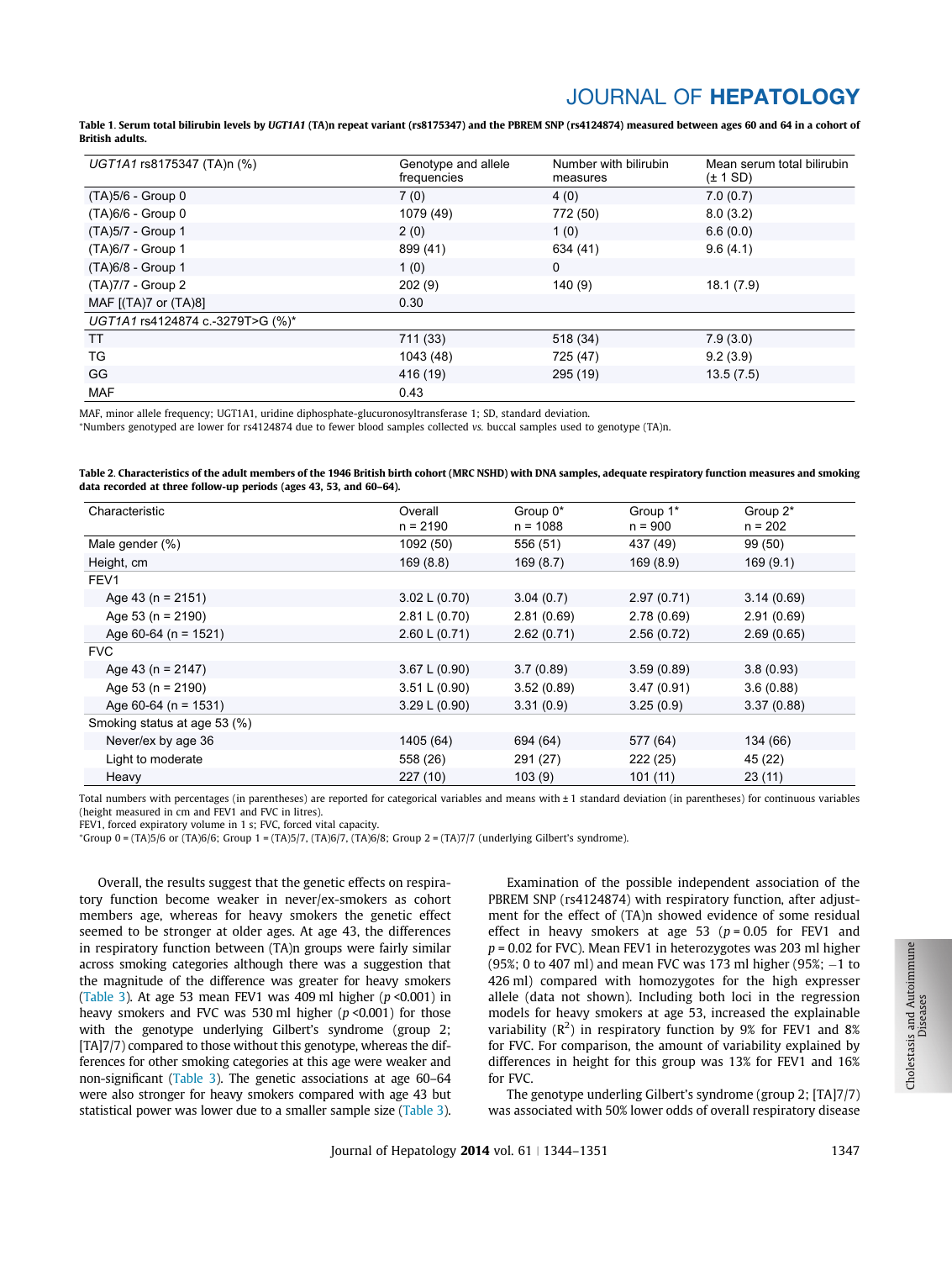## <span id="page-4-0"></span>Research Article



Fig. 2. Mean FEV1 and FVC expressed in litres, with 95% CI by age and smoking status in a cohort of British adults followed since birth. Group 0 = (TA)5/6 or (TA)6/6; Group 1 = (TA)5/7, (TA)6/7, (TA)6/8; Group 2 = (TA)7/7 (underlying Gilbert's syndrome). (This figure appears in colour on the web.)

[\(Table 4](#page-5-0)). The effect sizes were similar across COPD, asthma and respiratory drug prescriptions [\(Table 4](#page-5-0)). Interactions with smoking status were suggested but were not statistically significant possibly due to lower power for this binary outcome relative to continuous respiratory function.

The instrumental variable analysis including respiratory measurements at all ages and serum bilirubin measures estimated that a 10% increase in serum bilirubin levels was associated with an average 13 ml increase in both FEV (95% CI 4–22 ml;  $p = 0.007$ ) and FVC (95% CI 2–24 ml;  $p = 0.02$ ) [\(Supplementary Tables 3 and](#page-6-0) [4\)](#page-6-0). The relationships were strongest in heavy smokers at age 53 with a 10% increase in serum bilirubin level associated with an average 77 ml increase in FEV (95% CI 35–119 ml; p <0.001) and a 79 ml increase in FVC (95% CI 28–130 ml;  $p = 0.002$ ) [\(Supple](#page-6-0)[mentary Tables 3 and 4](#page-6-0)).

Excluding the small number of participants with rare (TA)5 or (TA)8 alleles had no impact on any of the relationships examined.

### Discussion

In the present study, we have shown that participants in the 1946 British birth cohort predisposed to Gilbert's syndrome due to low expression of the enzyme UGT1A1 have higher respiratory function and lower rates of respiratory disease relative to those without this predisposition. The genetic relationships seemed to be strongest amongst heavy smokers after age 43. The similar magnitude of the effect on FEV1 and FVC suggests that UGT1A1 and unconjugated bilirubin may have a protective role for both obstructive and restrictive respiratory diseases. These results lend support to a causal relationship between raised serum unconjugated bilirubin and protection of the respiratory system against the harmful effects of heavy smoking and show the beneficial effect of Gilbert's syndrome in this context. This protective effect may extend to other environmental sources of oxidants as well as cigarette smoke such as air pollution and to protection from certain types of lung cancer.

To the best of our knowledge, the present study is the first to examine respiratory function and disease in people with the causal variant underlying Gilbert's syndrome and to show an interaction with smoking status. Another group recently reported associations between a SNP, linked to bilirubin levels from genome wide association studies and respiratory function in a Swiss cohort [\[9\].](#page-6-0) This study reported interactions with serum bilirubin and smoking status for the full cohort  $(n = 4195)$  but lacked power to examine genetic interactions with smoking for the subset with DNA ( $n = 982$ ). Overall, the genetic effects appear slightly weaker than for our study although differences in age, smoking behaviour and the exclusion of patients with a history of asthma may explain these differences. Genetically reduced haem oxygenase 1 activity, resulting in lower bilirubin levels, has also been associated with poorer respiratory function and a higher risk of respiratory disease with the effect strongest in heavy smokers  $\geq$  20 cigarettes per day) [\[32,33\]](#page-7-0). However, pleiotropy is a possibility for those studies of haem oxygenase 1 where polymorphisms also lower the production of other products of the pathway that may influence respiratory function including carbon monoxide. Genetic variation of UGT1A1 has been associated with other diseases where oxidative stress is purported to play a pathophysiological role. For example, longitudinal studies with long-term follow-up, including the Framingham Offspring cohort study, have reported 50–80% lower rates of cardiovascular disease and mortality in people with UGT1A1 (TA)n genotype associated with Gilbert's syndrome or linked loci  $[34-36]$ . However, these relationships are not consistently replicated [\[37\]](#page-7-0).

The strengths of the current study include the long-term follow-up, allowing analysis of respiratory function over a 20-year period, standardized measurement of phenotypes and the use of a strong genetic instrument for bilirubin levels. Limitations include self-reported smoking status, asthma and drug use, and the spirometric definition of COPD without knowledge of symptoms. There may also be some sources of bias. For example, the genetic associations could have been diluted if participants with genetically lower bilirubin levels were more likely to drop out of the cohort before age 53 due to poor health or death before the DNA sample was taken. In the instrumental variable analysis, the stronger causal estimates using genetic instruments vs. regression coefficients from using serum bilirubin may suggest that the relationship between serum bilirubin measures and respiratory health are underestimated, due to factors such as regression dilution bias, model misspecification (assuming a linear relationship), reverse causation and negative confounding from drugs and disease processes. Certain antioxidant systems, including haem oxygenase 1 (the first step in bilirubin production), are upregulated in response to disease processes, suggesting that reverse causation is a possibility. Stronger causal estimates from genetic instrumental variable analyses vs. other study designs have also been reported with respect to low-density lipoprotein cholesterol and the risk of coronary heart disease [\[38\]](#page-7-0). The results of the study are broadly generalizable to the British post-war generation who were mainly of UK/northern European ancestry [\[17\]](#page-6-0) but the relationships in non-European ethnic groups require further study. Finally, we have used an instrumental variable approach to support causality but this relies on some important assumptions, including absence of confounding by pleiotropy (genes affecting multiple traits), linkage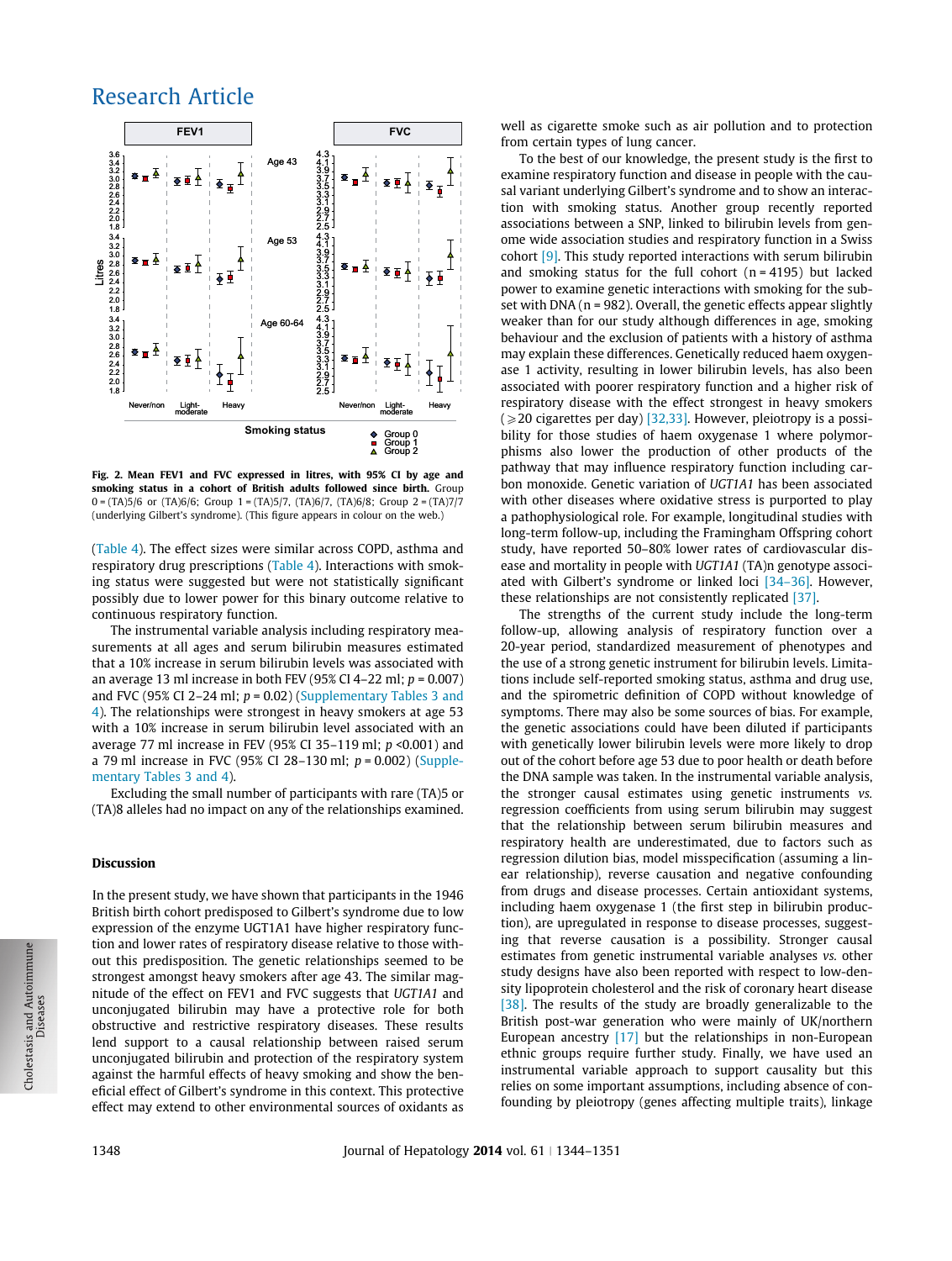# JOURNAL OF HEPATOLOGY

<span id="page-5-0"></span>Table 3. Association between UGT1A1 rs8175347 (TA)n repeat variants and measures of respiratory function at each age stratified by smoking status in a cohort of British adults.

|                                      |      | FEV1 (ml)                                 |         | FVC (ml)                                  |                               |         |  |
|--------------------------------------|------|-------------------------------------------|---------|-------------------------------------------|-------------------------------|---------|--|
|                                      |      | $\beta$ coefficients (95%CI) <sup>†</sup> |         | $\beta$ coefficients (95%CI) <sup>†</sup> |                               |         |  |
| Variable and regression model Number |      | UGT1A1 (TA)n group 2 vs. 0/1*             | p value | Number                                    | UGT1A1 (TA)n group 2 vs. 0/1* | p value |  |
| Age 43                               |      |                                           |         |                                           |                               |         |  |
| Overall                              | 2151 | 122 (49 to 194)                           | 0.001   | 2147                                      | 133 (39 to 227)               | 0.005   |  |
| Never/ex-smokers                     | 1379 | 128 (38 to 217)                           | 0.005   | 1376                                      | 159 (45 to 274)               | 0.006   |  |
| Light-moderate                       | 462  | 71 (-92 to 235)                           | 0.392   | 461                                       | $-22$ ( $-233$ to 190)        | 0.841   |  |
| Heavy                                | 310  | 205 (14 to 396)                           | 0.035   | 310                                       | 296 (30 to 562)               | 0.029   |  |
| Age 53                               |      |                                           |         |                                           |                               |         |  |
| Overall                              | 2190 | 105 (38 to 172)                           | 0.002   | 2190                                      | 92 (8 to 175)                 | 0.032   |  |
| Never/ex-smokers                     | 1405 | 79 (-3 to 161)                            | 0.058   | 1405                                      | 68 (-34 to 170)               | 0.193   |  |
| Light-moderate                       | 558  | 63 (-79 to 204)                           | 0.386   | 558                                       | $-35$ ( $-213$ to $142$ )     | 0.695   |  |
| Heavy                                | 227  | 409 (191 to 627)                          | < 0.001 | 227                                       | 530 (262 to 798)              | < 0.001 |  |
| Age 60-64                            |      |                                           |         |                                           |                               |         |  |
| Overall                              | 1521 | 98 (10 to 185)                            | 0.029   | 1531                                      | 81 (-26 to 188)               | 0.138   |  |
| Never/ex-smokers                     | 1036 | 87 (-14 to 189)                           | 0.092   | 1043                                      | 86 (-42 to 215)               | 0.187   |  |
| Light-moderate                       | 416  | 111 (-77 to 300)                          | 0.247   | 417                                       | 49 (-162 to 260)              | 0.649   |  |
| Heavy                                | 69   | 538 (46 to 1029)                          | 0.033   | 71                                        | 356 (-339 to 1052)            | 0.309   |  |

FEV1 and FVC are expressed as change in volume measured in ml.

⁄ Group 0 = (TA)5/6 or (TA)6/6; Group 1 = (TA)5/7, (TA)6/7, (TA)6/8; Group 2 = (TA)7/7 (underlying Gilbert's syndrome).

- Regression coefficients for models including sex, height, and birth region.

| Table 4. Association between UGT1A1 rs8175347 (TA)n repeat variants and respiratory disease up to age 60–64 (COPD, asthma, or respiratory drug use) in a cohort of |  |
|--------------------------------------------------------------------------------------------------------------------------------------------------------------------|--|
| British adults followed since birth in 1946.                                                                                                                       |  |

|                              | Number of cases (% of cohort) | Adjusted odds ratio (95% CI) <sup>†</sup><br>$(TA)$ n group 2 vs. 0/1 | p value |
|------------------------------|-------------------------------|-----------------------------------------------------------------------|---------|
| Respiratory disease          | 478 (21.8)                    | $0.49(0.32 \text{ to } 0.74)$                                         | < 0.001 |
| Spirometrically defined COPD | 292 (13.3)                    | $0.49(0.29)$ to $0.84$                                                | 0.009   |
| Asthma by age 53             | 211(9.6)                      | $0.34$ (0.17 to 0.70)                                                 | 0.003   |
| Respiratory drugs            | 181(8.3)                      | $0.53(0.27 \text{ to } 1.04)$                                         | 0.064   |

⁄ Group 0 = (TA)5/6 or (TA)6/6; Group 1 = (TA)5/7, (TA)6/7, (TA)6/8; Group 2 = (TA)7/7 (underlying Gilbert's syndrome).

- Discrete-time proportional odds survival model controlling for sex, height, smoking status, and birth region.

disequilibrium (where due to co-inheritance the variant under study may be a proxy for the causal variant or confounded by a linked variant), and population stratification (spurious associations due to ancestry differences, for example associated with geographic differences in genotype frequencies across study groups) [\[14\].](#page-6-0) The 1946 Birth cohort is predominantly white European and we adjusted for possible geographic effects to reduce any potential genetic stratification. The UGT1A1 gene is located in a gene complex that encodes several other UGT1A isoforms involved in glucuronidation of many other endogenous and exogenous molecules. A region of linkage disequilibrium exists across the complex and encompasses other variants with purported function [\[39\].](#page-7-0) Thus, it is plausible that the relationships in the present study reflect substrate effects of a different UGT1A isoform although there are no biologically plausible candidates that we are aware of at present. A further complexity is that antioxidants can increase UGT1A1 expression as the result of interactions of a signalling pathway, involving the transcription factor Nrf2 via regulatory elements, which overlap with the PBREM region [\[40\]](#page-7-0).

The amount of variability in respiratory function explained by the UGT1A1 variation in heavy smokers suggests a role in predicting adult respiratory outcomes and further research is required to investigate this empirically in larger independent cohorts. The results of the present study support but do not prove causality. Randomised controlled studies of the short-term effect of bilirubin infusions or drugs that specifically inhibit UGT1A1 activity on respiratory and endothelial function in humans are perhaps possible, with similar studies carried-out for another serum antioxidant, uric acid, suggesting a physiological benefit [\[41\]](#page-7-0).

The high frequency of various alleles causing mild hyperbilirubinaemia and Gilbert's syndrome across human populations, including a relatively common non-synonymous SNP of UGT1A1 in East Asian groups, has led to the speculation that there has been a balancing selection. One theory is that neurotoxicity, induced by very high bilirubin levels in neonates, prevents the alleles causing hyperbilirubinaemia from being more common across populations  $[42, 43]$ . It should be noted, however, that in certain regions of Equatorial Africa, UGT1A1 promoter alleles that cause Gilbert's syndrome in Europeans are more common than those associated with normal bilirubin levels [\[43\]](#page-7-0). Protection from cigarette and other smoke in the environment of adult modern humans may not have had much impact on reproductive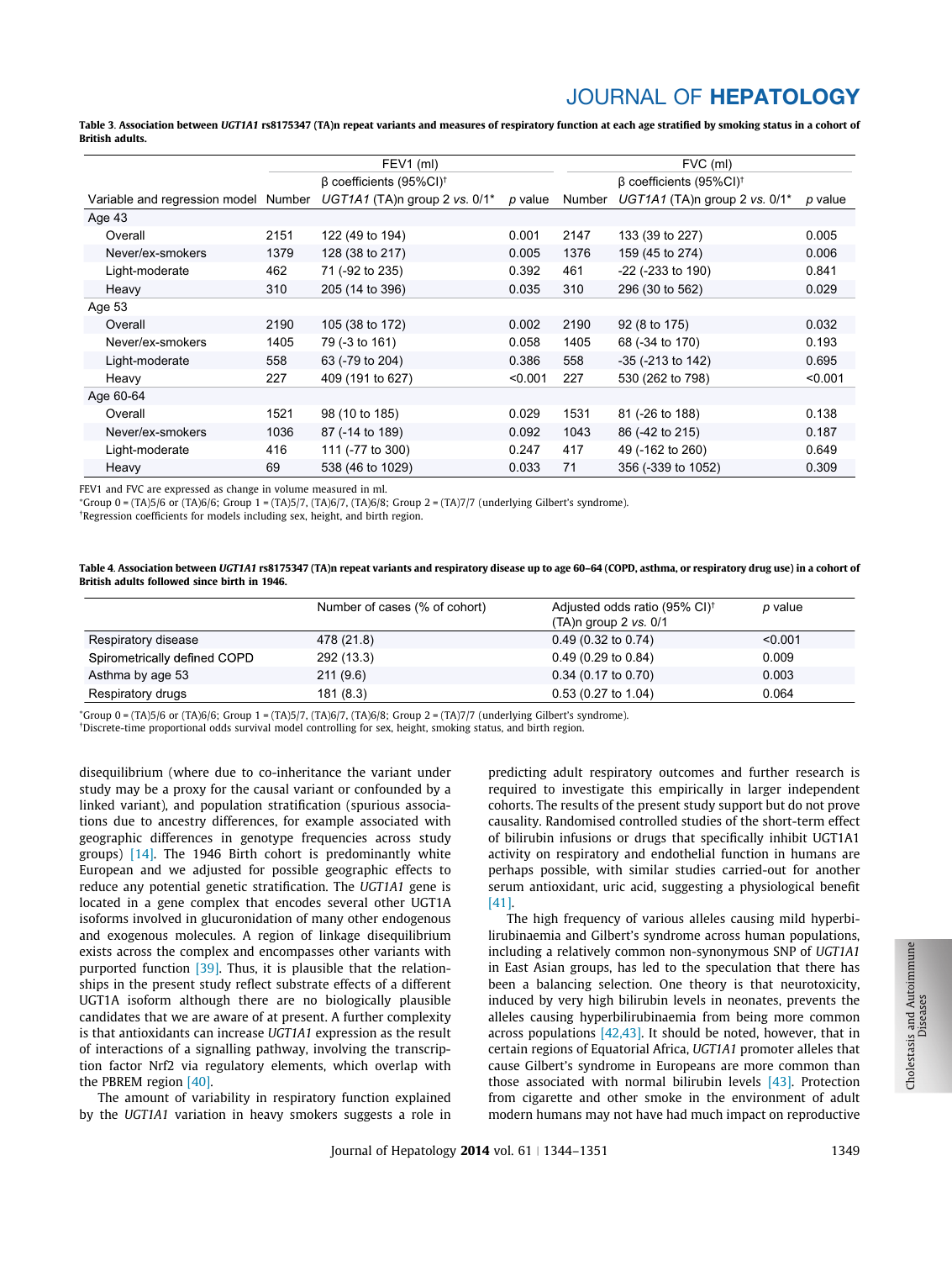# <span id="page-6-0"></span>Research Article

outcome. Although laboratory research has focused on antioxidant properties of raised bilirubin, protection against respiratory infections, such as pneumonia and bronchitis is also a plausible explanation for the results of the present study  $[44]$ , and arguably a more compelling hypothesis for the high frequency of alleles causing mild hyperbilirubinaemia rather than protection against chronic late-onset diseases. The potential role of the UGT1A1 variation and bilirubin levels in the susceptibility to respiratory infections across the life course is an interesting topic for further research.

In summary, a common genetic variation of the UGT1A1 gene, causing moderately raised bilirubin and Gilbert's syndrome, is associated with significantly higher respiratory function in adults with the strongest effects seen in heavy smokers, and lower rates of respiratory disease. This may reflect antioxidant or other protective properties of serum bilirubin.

### Financial support

Dr. Laura Horsfall completed this work as part of a research fellowship funded by the National Institute for Health Research School for Primary Care Research. The National Survey of Health and Development 1946 birth cohort is funded by the Medical Research Council.

### Conflict of interest

The authors who have taken part in this study declared that they do not have anything to disclose regarding funding or conflict of interest with respect to this manuscript.

### Acknowledgments

We thank undergraduate student Seka Lazare who helped with the genotyping.

### Supplementary data

Supplementary data associated with this article can be found, in the online version, at [http://dx.doi.org/10.1016/j.jhep.2014.07.](http://dx.doi.org/10.1016/j.jhep.2014.07.028) [028.](http://dx.doi.org/10.1016/j.jhep.2014.07.028)

#### References

- [1] [Mannino DM, Buist AS. Global burden of COPD: risk factors, prevalence, and](http://refhub.elsevier.com/S0168-8278(14)00531-5/h0005) [future trends. Lancet 2007;370:765–773](http://refhub.elsevier.com/S0168-8278(14)00531-5/h0005).
- [2] [Juul K, Tybjaerg-Hansen A, Marklund S, Lange P, Nordestgaard BG. Genet](http://refhub.elsevier.com/S0168-8278(14)00531-5/h0010)[ically increased antioxidative protection and decreased chronic obstructive](http://refhub.elsevier.com/S0168-8278(14)00531-5/h0010) [pulmonary disease. Am J Respir Crit Care Med 2006;173:858–864](http://refhub.elsevier.com/S0168-8278(14)00531-5/h0010).
- [3] [Nakagami T, Toyomura K, Kinoshita T, Morisawa S. A beneficial role of bile](http://refhub.elsevier.com/S0168-8278(14)00531-5/h0015) [pigments as an endogenous tissue protector: anti-complement effects of](http://refhub.elsevier.com/S0168-8278(14)00531-5/h0015) [biliverdin and conjugated bilirubin. Biochim Biophys Acta 1993;1158:](http://refhub.elsevier.com/S0168-8278(14)00531-5/h0015) [189–193.](http://refhub.elsevier.com/S0168-8278(14)00531-5/h0015)
- [4] [Stocker R, Yamamoto Y, McDonagh AF, Glazer AN, Ames BN. Bilirubin is an](http://refhub.elsevier.com/S0168-8278(14)00531-5/h0020) [antioxidant of possible physiological importance. Science 1987;235:](http://refhub.elsevier.com/S0168-8278(14)00531-5/h0020) [1043–1046](http://refhub.elsevier.com/S0168-8278(14)00531-5/h0020).
- [5] [Ryter SW, Morse D, Choi AM. Carbon monoxide and bilirubin: potential](http://refhub.elsevier.com/S0168-8278(14)00531-5/h0025) [therapies for pulmonary/vascular injury and disease. Am J Respir Cell Mol](http://refhub.elsevier.com/S0168-8278(14)00531-5/h0025) [Biol 2007;36:175–182](http://refhub.elsevier.com/S0168-8278(14)00531-5/h0025).
- [6] [Wang HD, Yamaya M, Okinaga S, Jia YX, Kamanaka M, Takahashi H, et al.](http://refhub.elsevier.com/S0168-8278(14)00531-5/h0030) [Bilirubin ameliorates bleomycin-induced pulmonary fibrosis in rats. Am J](http://refhub.elsevier.com/S0168-8278(14)00531-5/h0030) [Respir Crit Care Med 2002;165:406–411](http://refhub.elsevier.com/S0168-8278(14)00531-5/h0030).
- [7] [Horsfall LJ, Rait G, Walters K, Swallow DM, Pereira SP, Nazareth I, et al.](http://refhub.elsevier.com/S0168-8278(14)00531-5/h0035) [Serum bilirubin and risk of respiratory disease and death. JAMA](http://refhub.elsevier.com/S0168-8278(14)00531-5/h0035) [2011;305:691–697](http://refhub.elsevier.com/S0168-8278(14)00531-5/h0035).
- [8] [Breimer LH, Wannamethee G, Ebrahim S, Shaper AG. Serum bilirubin and](http://refhub.elsevier.com/S0168-8278(14)00531-5/h0040) [risk of ischemic heart disease in middle-aged British men. Clin Chem](http://refhub.elsevier.com/S0168-8278(14)00531-5/h0040) [1995;41:1504–1508](http://refhub.elsevier.com/S0168-8278(14)00531-5/h0040).
- [9] [Curjuric I, Imboden M, Adam M, Bettschart RW, Gerbase MW, Kunzli N, et al.](http://refhub.elsevier.com/S0168-8278(14)00531-5/h0225) [Serum bilirubin is associated with lung function in a Swiss general](http://refhub.elsevier.com/S0168-8278(14)00531-5/h0225) [population sample. Eur Respir J 2014;43\(5\):1278–1288](http://refhub.elsevier.com/S0168-8278(14)00531-5/h0225).
- [10] [Kang TW, Kim HJ, Ju H, Kim JH, Jeon YJ, Lee HC, et al. Genome-wide](http://refhub.elsevier.com/S0168-8278(14)00531-5/h0050) [association of serum bilirubin levels in Korean population. Hum Mol Genet](http://refhub.elsevier.com/S0168-8278(14)00531-5/h0050) [2010;19:3672–3678.](http://refhub.elsevier.com/S0168-8278(14)00531-5/h0050)
- [11] [Johnson AD, Kavousi M, Smith AV, Chen MH, Dehghan A, Aspelund T, et al.](http://refhub.elsevier.com/S0168-8278(14)00531-5/h0055) [Genome-wide association meta-analysis for total serum bilirubin levels.](http://refhub.elsevier.com/S0168-8278(14)00531-5/h0055) [Hum Mol Genet 2009;18:2700–2710](http://refhub.elsevier.com/S0168-8278(14)00531-5/h0055).
- [12] [Chen G, Ramos E, Adeyemo A, Shriner D, Zhou J, Doumatey AP, et al. UGT1A1](http://refhub.elsevier.com/S0168-8278(14)00531-5/h0060) [is a major locus influencing bilirubin levels in African Americans. Eur J Hum](http://refhub.elsevier.com/S0168-8278(14)00531-5/h0060) [Genet 2012;20:463–468.](http://refhub.elsevier.com/S0168-8278(14)00531-5/h0060)
- [13] [Bosma PJ, Chowdhury JR, Bakker C, Gantla S, de Boer A, Oostra BA, et al. The](http://refhub.elsevier.com/S0168-8278(14)00531-5/h0065) [genetic basis of the reduced expression of bilirubin UDP-glucuronosyltrans](http://refhub.elsevier.com/S0168-8278(14)00531-5/h0065)[ferase 1 in Gilbert's syndrome. N Engl J Med 1995;333:1171–1175.](http://refhub.elsevier.com/S0168-8278(14)00531-5/h0065)
- [14] [Smith GD, Ebrahim S. 'Mendelian randomization': can genetic epidemiology](http://refhub.elsevier.com/S0168-8278(14)00531-5/h0070) [contribute to understanding environmental determinants of disease? Int J](http://refhub.elsevier.com/S0168-8278(14)00531-5/h0070) [Epidemiol 2003;32:1–22.](http://refhub.elsevier.com/S0168-8278(14)00531-5/h0070)
- [15] [Stafford M, Black S, Shah I, Hardy R, Pierce M, Richards M, et al. Using a birth](http://refhub.elsevier.com/S0168-8278(14)00531-5/h0075) [cohort to study ageing: representativeness and response rates in the](http://refhub.elsevier.com/S0168-8278(14)00531-5/h0075) [National Survey of Health and Development. Eur J Ageing 2013;10:145–157.](http://refhub.elsevier.com/S0168-8278(14)00531-5/h0075)
- [16] [Wadsworth M, Kuh D, Richards M, Hardy R. Cohort profile: the 1946](http://refhub.elsevier.com/S0168-8278(14)00531-5/h0080) [National Birth Cohort \(MRC National Survey of Health and Development\). Int](http://refhub.elsevier.com/S0168-8278(14)00531-5/h0080) [J Epidemiol 2006;35:49–54.](http://refhub.elsevier.com/S0168-8278(14)00531-5/h0080)
- [17] [Wadsworth ME, Butterworth SL, Hardy RJ, Kuh DJ, Richards M, Langenberg C,](http://refhub.elsevier.com/S0168-8278(14)00531-5/h0085) [et al. The life course prospective design: an example of benefits and](http://refhub.elsevier.com/S0168-8278(14)00531-5/h0085) [problems associated with study longevity. Soc Sci Med 2003;57:2193–2205.](http://refhub.elsevier.com/S0168-8278(14)00531-5/h0085)
- [18] [Rousseau K, Vinall LE, Butterworth SL, Hardy RJ, Holloway J, Wadsworth ME,](http://refhub.elsevier.com/S0168-8278(14)00531-5/h0090) [et al. MUC7 haplotype analysis: results from a longitudinal birth cohort](http://refhub.elsevier.com/S0168-8278(14)00531-5/h0090) [support](http://refhub.elsevier.com/S0168-8278(14)00531-5/h0090) [protective](http://refhub.elsevier.com/S0168-8278(14)00531-5/h0090) [effect](http://refhub.elsevier.com/S0168-8278(14)00531-5/h0090) [of](http://refhub.elsevier.com/S0168-8278(14)00531-5/h0090) [the](http://refhub.elsevier.com/S0168-8278(14)00531-5/h0090) [MUC7](http://refhub.elsevier.com/S0168-8278(14)00531-5/h0090)<sup>\*</sup>[5 allele on respiratory function. Ann](http://refhub.elsevier.com/S0168-8278(14)00531-5/h0090) [Hum Genet 2006;70:417–427](http://refhub.elsevier.com/S0168-8278(14)00531-5/h0090).
- [19] [Borucki K, Weikert C, Fisher E, Jakubiczka S, Luley C, Westphal S, et al.](http://refhub.elsevier.com/S0168-8278(14)00531-5/h0095) [Haplotypes in the UGT1A1 gene and their role as genetic determinants of](http://refhub.elsevier.com/S0168-8278(14)00531-5/h0095) [bilirubin concentration in healthy German volunteers. Clin Biochem](http://refhub.elsevier.com/S0168-8278(14)00531-5/h0095) [2009;42:1635–1641.](http://refhub.elsevier.com/S0168-8278(14)00531-5/h0095)
- [20] [Lin JP, Cupples LA, Wilson PW, Heard-Costa N, O'Donnell CJ. Evidence for a](http://refhub.elsevier.com/S0168-8278(14)00531-5/h0100) [gene influencing serum bilirubin on chromosome 2q telomere: a genome](http://refhub.elsevier.com/S0168-8278(14)00531-5/h0100)[wide scan in the Framingham study. Am J Hum Genet 2003;72:1029–1034.](http://refhub.elsevier.com/S0168-8278(14)00531-5/h0100)
- [21] [Sugatani J, Yamakawa K, Yoshinari K, Machida T, Takagi H, Mori M, et al.](http://refhub.elsevier.com/S0168-8278(14)00531-5/h0105) [Identification of a defect in the UGT1A1 gene promoter and its association](http://refhub.elsevier.com/S0168-8278(14)00531-5/h0105) [with hyperbilirubinemia. Biochem Biophys Res Commun 2002;292:](http://refhub.elsevier.com/S0168-8278(14)00531-5/h0105) [492–497.](http://refhub.elsevier.com/S0168-8278(14)00531-5/h0105)
- [22] [Beutler E, Gelbart T, Demina A. Racial variability in the UDP-glucuronosyl](http://refhub.elsevier.com/S0168-8278(14)00531-5/h0110)[transferase 1 \(UGT1A1\) promoter: a balanced polymorphism for regulation](http://refhub.elsevier.com/S0168-8278(14)00531-5/h0110) [of bilirubin metabolism? Proc Natl Acad Sci U S A 1998;95:8170–8174](http://refhub.elsevier.com/S0168-8278(14)00531-5/h0110).
- [23] [Chaar V, Keclard L, Diara JP, Leturdu C, Elion J, Krishnamoorthy R, et al.](http://refhub.elsevier.com/S0168-8278(14)00531-5/h0115) [Association of UGT1A1 polymorphism with prevalence and age at onset of](http://refhub.elsevier.com/S0168-8278(14)00531-5/h0115) [cholelithiasis in sickle cell anemia. Haematologica 2005;90:188–199](http://refhub.elsevier.com/S0168-8278(14)00531-5/h0115).
- [24] [Sampietro M, Lupica L, Perrero L, Romano R, Molteni V, Fiorelli G. TATA-box](http://refhub.elsevier.com/S0168-8278(14)00531-5/h0120) [mutant in the promoter of the uridine diphosphate glucuronosyltransferase](http://refhub.elsevier.com/S0168-8278(14)00531-5/h0120) [gene in Italian patients with Gilbert's syndrome. Ital J Gastroenterol Hepatol](http://refhub.elsevier.com/S0168-8278(14)00531-5/h0120) [1998;30:194–198](http://refhub.elsevier.com/S0168-8278(14)00531-5/h0120).
- [25] [Falaschetti E, Laiho J, Primatesta P, Purdon S. Prediction equations for normal](http://refhub.elsevier.com/S0168-8278(14)00531-5/h0125) [and low lung function from the Health Survey for England. Eur Respir J](http://refhub.elsevier.com/S0168-8278(14)00531-5/h0125) [2004;23:456–463](http://refhub.elsevier.com/S0168-8278(14)00531-5/h0125).
- [26] [Steyerberg EW. Clinical prediction models: a practical approach to devel](http://refhub.elsevier.com/S0168-8278(14)00531-5/h0130)[opment, validation, and updating. New York: Springer; 2009.](http://refhub.elsevier.com/S0168-8278(14)00531-5/h0130)
- [27] [McClearn GE, Svartengren M, Pedersen NL, Heller DA, Plomin R. Genetic and](http://refhub.elsevier.com/S0168-8278(14)00531-5/h0135) [environmental influences on pulmonary function in aging Swedish twins. J](http://refhub.elsevier.com/S0168-8278(14)00531-5/h0135) [Gerontol 1994;49:264–268](http://refhub.elsevier.com/S0168-8278(14)00531-5/h0135).
- [28] [Gottlieb DJ, Wilk JB, Harmon M, Evans JC, Joost O, Levy D, et al. Heritability of](http://refhub.elsevier.com/S0168-8278(14)00531-5/h0140) [longitudinal change in lung function. The Framingham study. Am J Respir](http://refhub.elsevier.com/S0168-8278(14)00531-5/h0140) [Crit Care Med 2001;164:1655–1659.](http://refhub.elsevier.com/S0168-8278(14)00531-5/h0140)
- [29] [Tang W, Bentley AR, Kritchevsky SB, Harris TB, Newman AB, Bauer DC, et al.](http://refhub.elsevier.com/S0168-8278(14)00531-5/h0145) [Genetic variation in antioxidant enzymes, cigarette smoking, and longitu](http://refhub.elsevier.com/S0168-8278(14)00531-5/h0145)[dinal change in lung function. Free Radic Biol Med 2013;63:304–312.](http://refhub.elsevier.com/S0168-8278(14)00531-5/h0145)
- [30] [Bentley AR, Kritchevsky SB, Harris TB, Newman AB, Bauer DC, Meibohm B,](http://refhub.elsevier.com/S0168-8278(14)00531-5/h0150) [et al. Genetic variation in antioxidant enzymes and lung function. Free Radic](http://refhub.elsevier.com/S0168-8278(14)00531-5/h0150) [Biol Med 2012;52:1577–1583](http://refhub.elsevier.com/S0168-8278(14)00531-5/h0150).